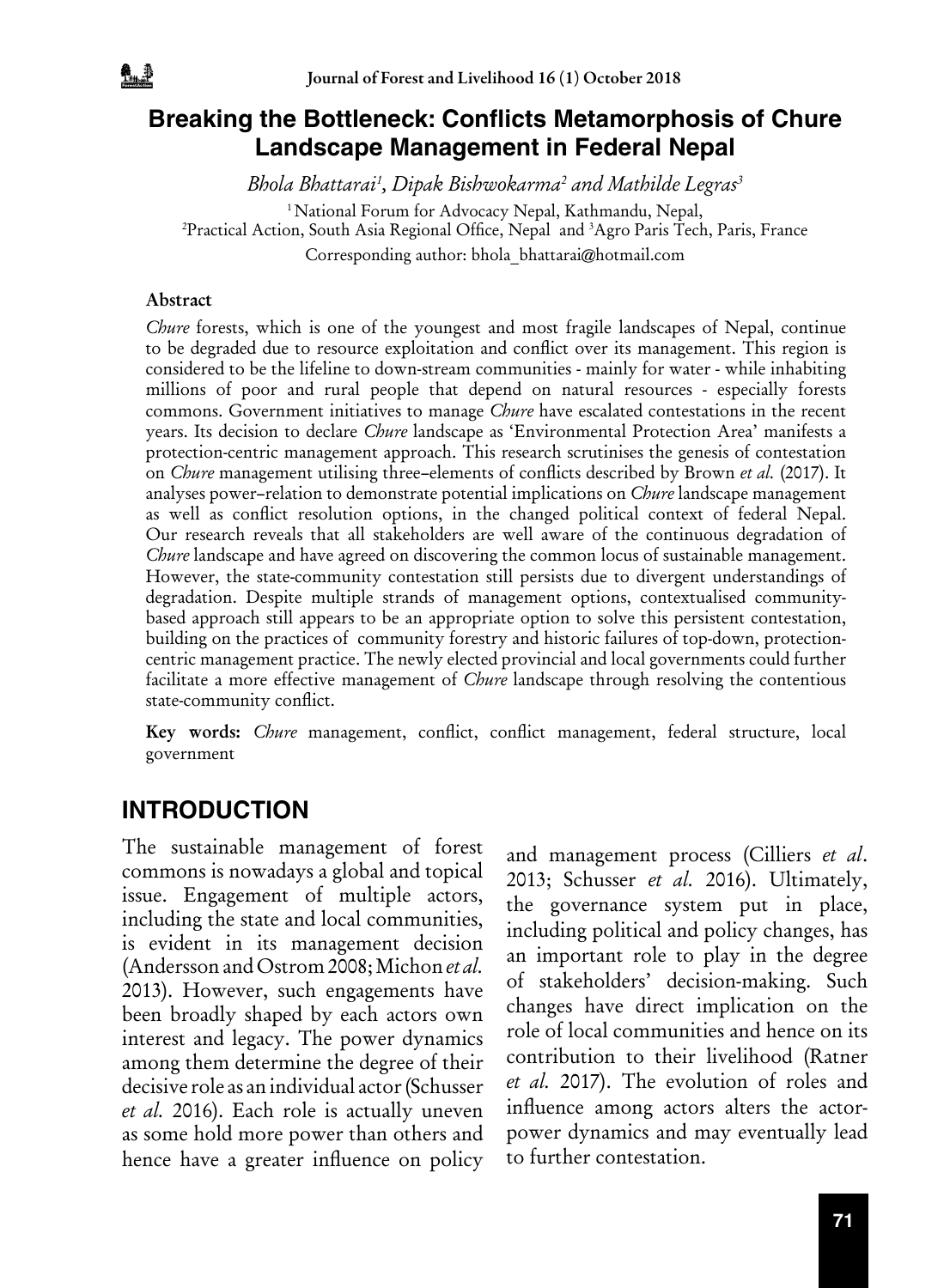The key elements of contestation over natural resources may include geographic location of the resources, different stakeholders engaging on resource management or decision making process, and its perceived consequences (Brown *et al.* 2017). In fact, the stakeholders– either individuals or groups constitute major element of contestation as they can have incompatible interests and unequal accessibility over certain resources. The countries with higher dependency on agricultural products and natural resources are prone to conflicts, as a result of either abundance or scarcity of those resources (Humphreys 2005). In a broader context, these arguments may be explained 'either by greed or grievances' such as feelings of social, economical or political marginalisation (Collier 2003). Its onset is primarily responsive to the alteration on the access and availability of resources and this long-standing issue will still be of great challenge for the future.

Forest resources in Nepal constitute a major part of local livelihoods as well as a regular source of national revenue, in addition to their significance on the overall ecosystem stability. There have been multiple interests in managing and utilising forest resources. In retrospect, forests in Nepal served as a major source of government revenue and hence were mostly captured by the State (Bhattarai *et al.* 2002; Ojha *et al.* 2007). It also used to be distributed to the local elites and loyalties as part of incentive - *Jagir and Birta* (Bhattarai *et al.* 2002; Banjade 2012), on the other hand, the local peasants were struggling to access the forest resources. The Private Nationalisation Act (1975) allowed the transfer of ownership and management of private forests to the national government.

The access to forest products then was restricted for local communities, which further alienated them. During then, deforestation became prevalent, leading to scarcity of forest products including fuelwood that were critical for livelihoods of the local people. Following the urgency, the issue dragged global attention. The warning of different scholarly works such as the theory of Himalayan degradation and international agencies for instance, led the government to delegate forest management authority to the *Panchayats.*  However, that too did not solve the issue, since lack of access of local people to the forest resource persisted. The enforcement of the Master Plan for Forestry Sector (MPFS) 1989 and the promulgation of multi-party democratic system in 1990 served to create a conducive environment for decentralisation of decision making process in forestry. Gradually, community forestry became a popular programme and the handover of forests to local communities gained momentum following enactment of Forest Act (1993) and Forest Regulation (1995) (Ojha *et al.* 2007). These policies have been instrumental towards promoting handover of more than 22,000 community forests (CF) across the country. Despite its success, CF have often come under scrutiny by the government where decisions have attempted to suppress the rights, already devolved to the Community Forest User Groups (CFUGs). For instance, imposition of 40 per cent tax on sale of forest products, restriction in harvesting, collection, and distribution of green tress were some of the factors leading to contestations between CFUGs and the government. Among others, contestation between the government and CFs in *Chure* has gained wider attention due mainly to the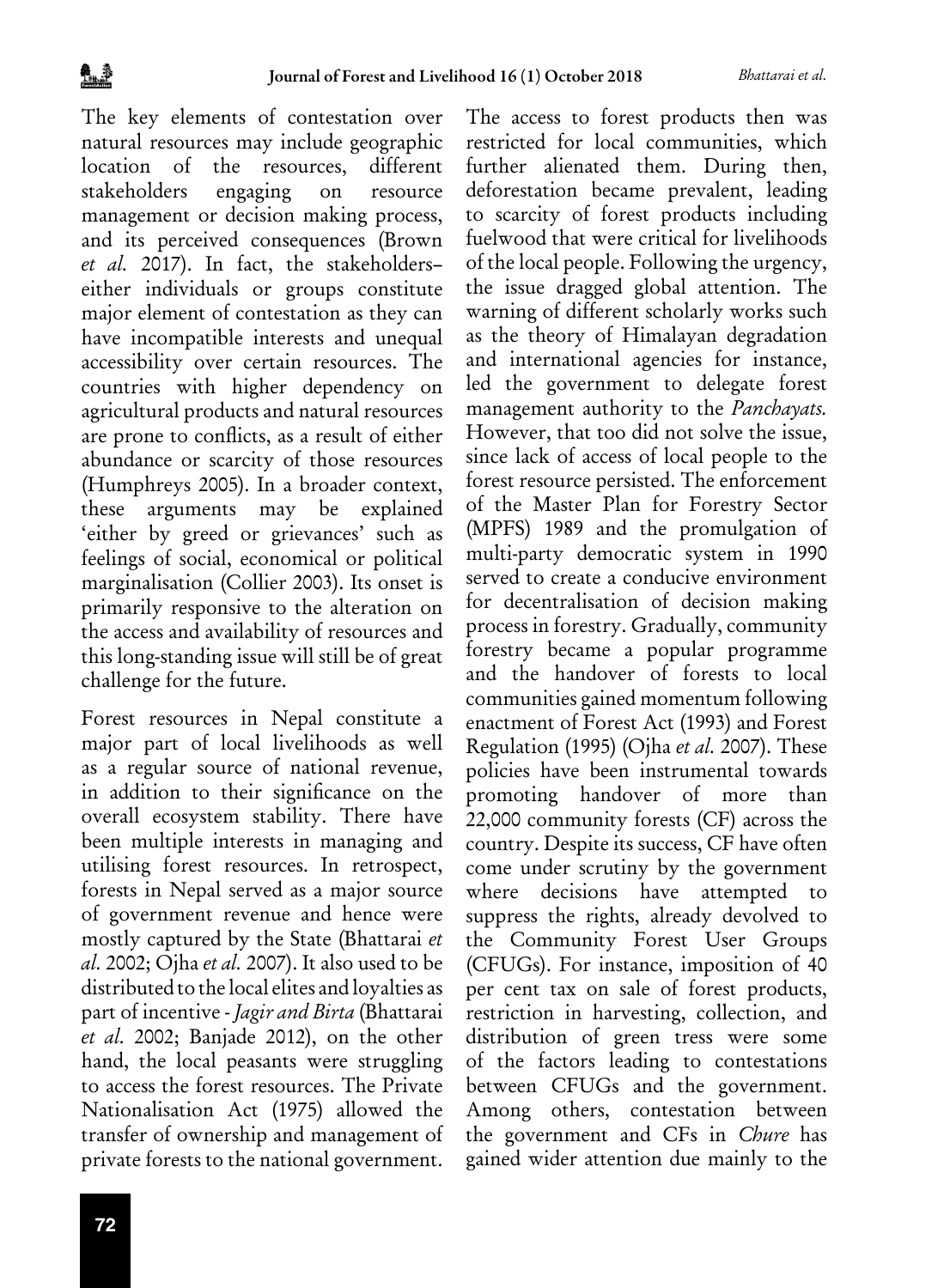fact that there has been several attempts from the government to amend certain policy provisions that would result in recentralisation of the authority.

The *Chure* region alone comprises of 14 per cent of the country's population and thus has a geo-political importance. Considering its ecological fragility and geo-political significance, the government initiated '*Chure* Conservation Program' as the nation's priority initiative in 2014. Building on the existing initiatives, Nepal government declared *Chure* landscape as an 'Environmental Protection Area (EPA)' and formulated the 'President Chure-Terai-Madesh Conservation Development Committee' (here after *Chure* Board) – an overarching body to manage *Chure* landscape including its forests in 2014 (Bishwokarma *et al.* 2016). The declaration of EPA and formation of the *Chure* board led to differences in opinion among the stakeholders and contestation between the government and local CFUGs. Though studies have attempted to bring the individual stakeholder's perception over the contestation, the analysis have not been drawn from the state restructuring perspective. Moreover, the new power dynamics and its implications in resolving the contestation still remains unexplored.

This article broadly discusses the motive behind the evolution of such contestation and its potential consequences in the federal governance system of Nepal within the three-elements of conflict approach discussed by Brown *et al.* (2017). This analysis is anticipated to contribute to better understanding of resource conflict scenario in the context of *Chure* landscape

conservation and management and to trace out the potential roles of the newly formed and elected governments, on sustainable management of *Chure* landscape in Nepal.

# **METHODOLOGY AND ANALYTICAL FRAMEWORK**

The issues around *Chure* landscape and its forest management are broadly associated with 'a complex and multiple set of underlying causes' (Bishwokarma *et al.* 2016). It is essentially associated with broader political, social, economic, and ecological contexts. Thus, the understanding on the contestati on around *Chure* forest management and options to resolve it varies among the stakeholders. This paper employs three elements of conflict approach (Figure 1), a) the location of resources, b) stakeholders, and c) perceived consequences, in order to understand and analyse the contestation on *Chure* landscape and its forest management.



Figure 1: Elements of Conflict (Adapted from Brown *et al.* 2017)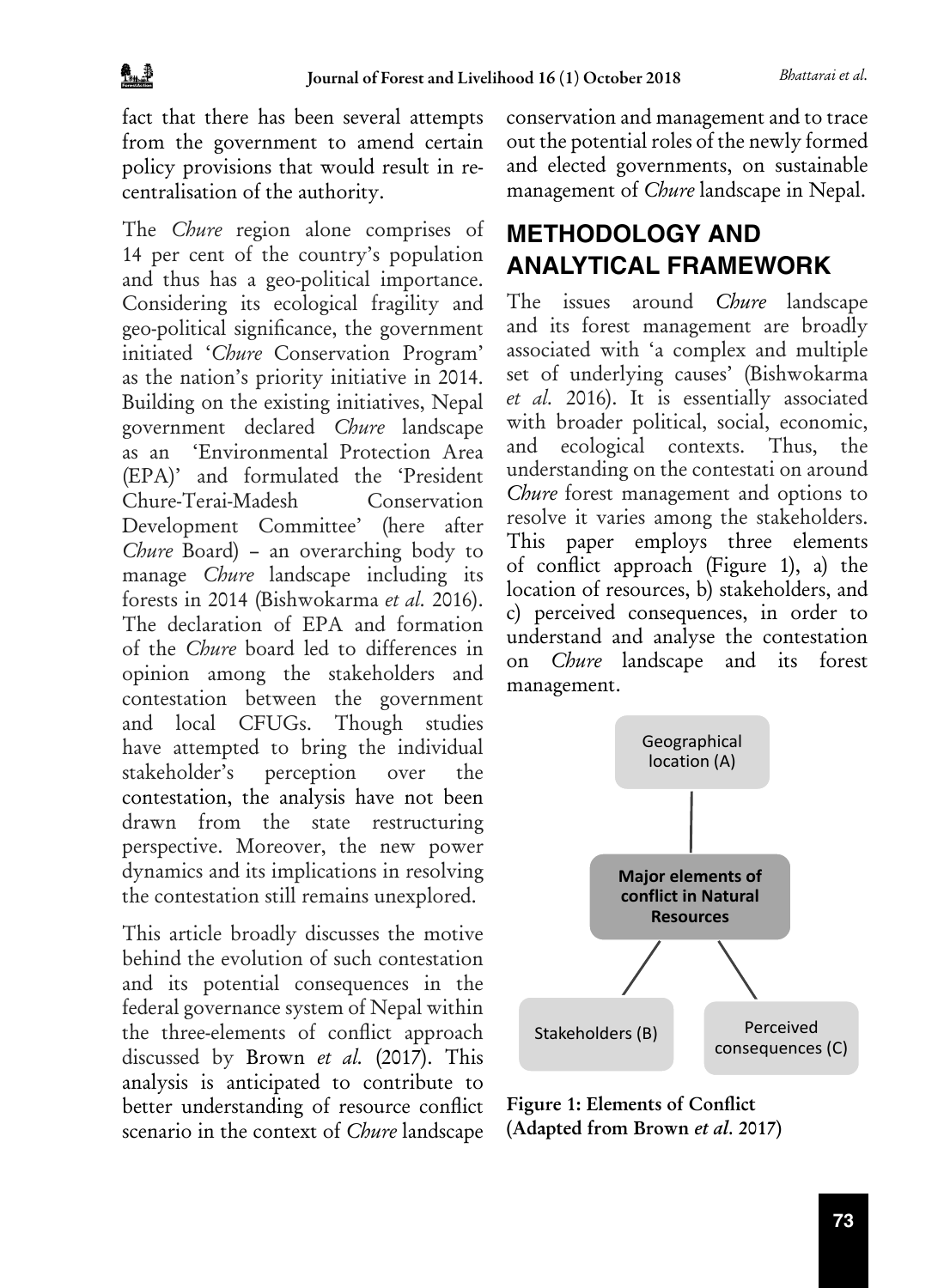The study employs a multi-layer approach in collecting the empirical data. Primary data were collected from expert interviews at the national level, and key informant interviews and focus group discussions were held at the community level. At the national level, five informal meetings with different stakeholders – both government and non-government actors – were carried out. These meetings helped in validating the information collected from the field. Five CFUGs from Chitwan and Bara districts were visited during April and July 2017 to conduct key informant interviews. About 10 and 12 key informants were interviewed in Chitwan and Bara respectively in order to understand the community perceptions on *Chure* contestation in the changed political context. Moreover, the recently elected local government leaders from both districts were consulted to understand their position regarding *Chure* landscape management. Review of relevant literature around *Chure* landscape management and the (first) authors' personal engagement at local, district, and national level events organised by various Civil Society Organisation (CSOs) and the *Chure* Board has complimented the analysis.

### **CHURE AND CONFLICT**

*Chure* landscape is the youngest and one of the most fragile landscapes of Nepal extending from East to West between Terai and Hill covering about 12.8 per cent of the total land area and harbouring about 14 per cent of the total population (DFRS 2014). About 72.37 per cent of its area is forest land that offer habitat for various ecosystems and significance for timber and mining (Bishwokarma *et al.* 2014; DFRS 2014). In addition, it serves as a biological corridor for wild animals,

some of which includes charismatic species (DFRS 2014). Similarly, rivers originated from *Chure* hills have a crucial hydro-ecological function both within the region and down-stream. It is considered as a lifeline for down-stream communities, specifically for water sources, while inhabiting millions of poor and rural population that are dependent on available natural resources. Moreover, it also contributes to develop linkage between upstream and down-stream relationship between people living in *Chure* range and people living in Terai, including flood and sedimentation reduction in the downstream and providing food from forest commons to nourishing their family.

*Chure* forests are being managed under different management regimes. A large section of these forests is managed and controlled by the government (Pokhrel 2013; DFRS 2014). Out of the government controlled forests, 24 per cent falls under the Protected Area management system (DFRS 2014). On the other hand, some parts of the *Chure* forests are handed over to the local communities as CFs. Records from the Department of Forest (DoF 2018) show that a total of 490,547 household members are engaged in *Chure* forest management through 2,837 CFUGs. However, the Federation of Community Forest Users Nepal (FECOFUN) claims that the total number of CFUGs is about 4,000 (Bishwokarma *et al.* 2014). Moreover, local communities are protecting and managing some forests as leasehold forest and collaborative forest though it is very insignificant in terms of area.

Literature have claimed that community managed patches of forest are performing better than the government managed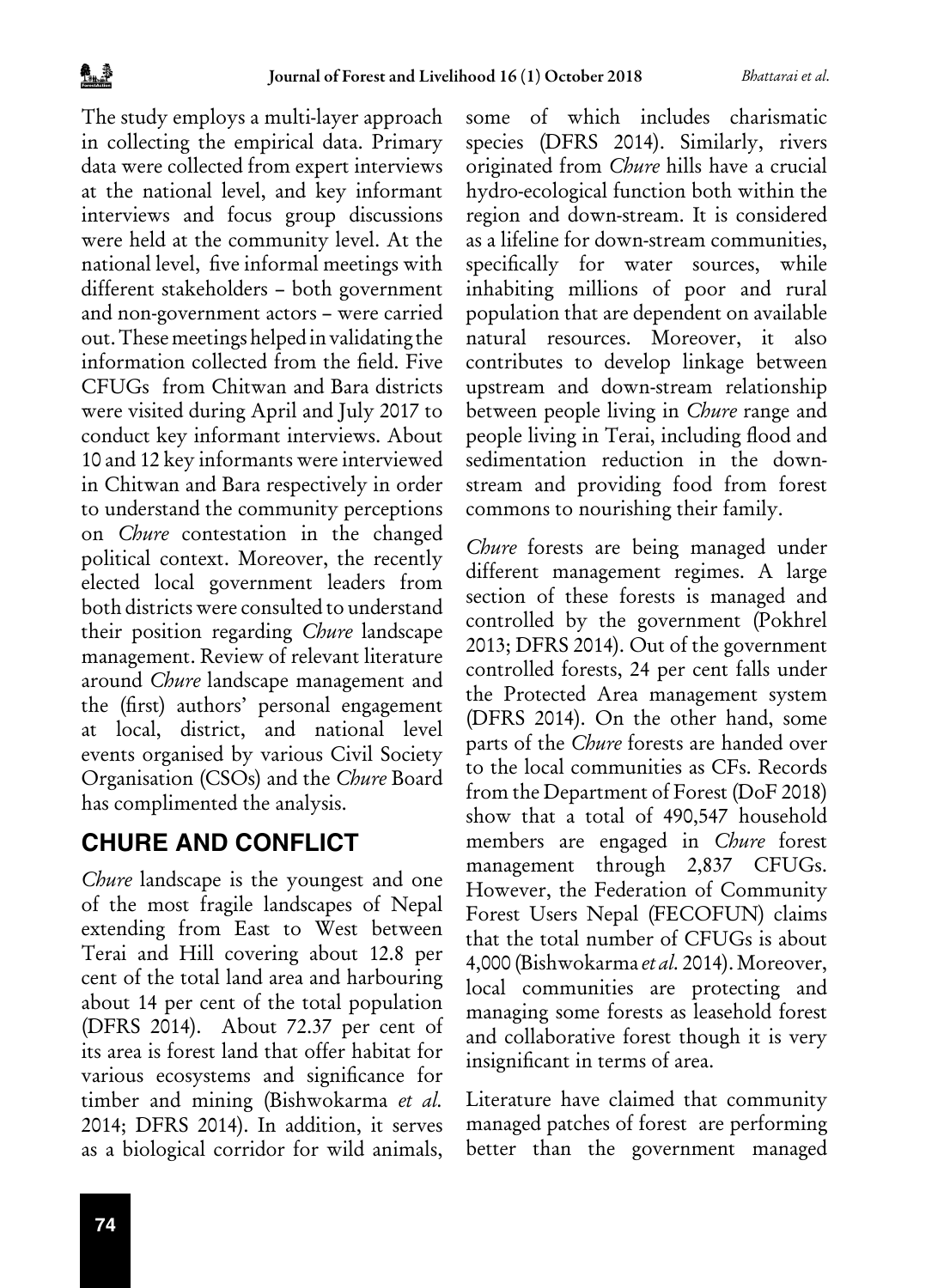forests, though there are still number of issues primarily associated with management and governance (CSRC 2007). Forests managed by the government are indeed under extreme pressure as it doesn't involve any systematic and active forest management practices and is *de facto*  open access for communities residing near the forests. As a result, deforestation and unsustainable extraction of sand, gravels, and boulders (SGB) remains uncontrolled (Bampton *et al.* 2007). Similarly, there is also an increasing interest of selected stakeholders in timber harvesting for commercial purposes, but largely through illegal routes (Bhattarai *et al.* 2002).

In the last decade, forest management in *Chure* has remained contested. The media reports have mainly highlighted rampant deforestation and degradation of *Chure* forests, specifically from illegal logging and heavy extraction of SGB, and emphasised on the failure of effective implemention of the 'President-*Chure* Conservation Programme'. Similarly, the argument of Terai population has contradicted with that of the hill population. Due to increasing water scarcity, siltation, and loss of human lives and properties from disasters in the down-stream, inhabitants in Terai have further stressed on taking step towards effective management of *Chure* forests and its landscape. Media coverages and constant pressure from Terai community have dragged the attention of political leaders and the government at the national level, and has led government to declare the *Chure* region as an EPA<sup>1</sup> on June 2014, under the Environment Protection Act (1997) (See Bishwokarma *et al.* 2014 and 2016). This has been followed by the establishment of the powerful '*Chure*  Board' under the Development Board Act (2013). However, communities residing in *Chure* were not adequately consulted. In fact, a majority of households residing in *Chure* does not have land entitlements (DFRS 2014) as they have migrated from other parts of Nepal, especially from the hilly districts and are therefore heavily dependent on forests and daily wage-based activities including collection of SGB. This has mislead the policy-stakeholders including forest administrators to interpret local communities as the main culprits for deforestation and landscape degradation (Bishwokarma *et al.* 2014). This understanding has catalysed statecommunity contestation.

The *Chure* Board has been formed with the primary objective to plan and implement *Chure* management interventions so as to achieve its management and conservation goals. However, stakeholders perceive that there has been a rather top-down approach to *Chure* management, primarily through mobilisation of Forest and Soil Conservation authorities. Moreover, imposition of stringent measures including ban on harvesting of green trees has had negative impression among the stakeholders. In fact, the declaration of EPA and the formation of *Chure* Board has raised speculations among the stakeholders on re-centralisation of power which in turn has triggered mistrust and contestation between the government and CFUGs.

<sup>1</sup> The government declared Chure as EPA based on Environment Protection Act 1997 10 (1) which says: "Government of Nepal may, by a notification in the Nepal Gazette, maintain any place within Nepal containing natural heritage or aesthetic, rare wildlife, biological diversity, plant, and places of historical and cultural importance, which are considered extremely important from viewpoint of environment protection, as an Environment Protection Area."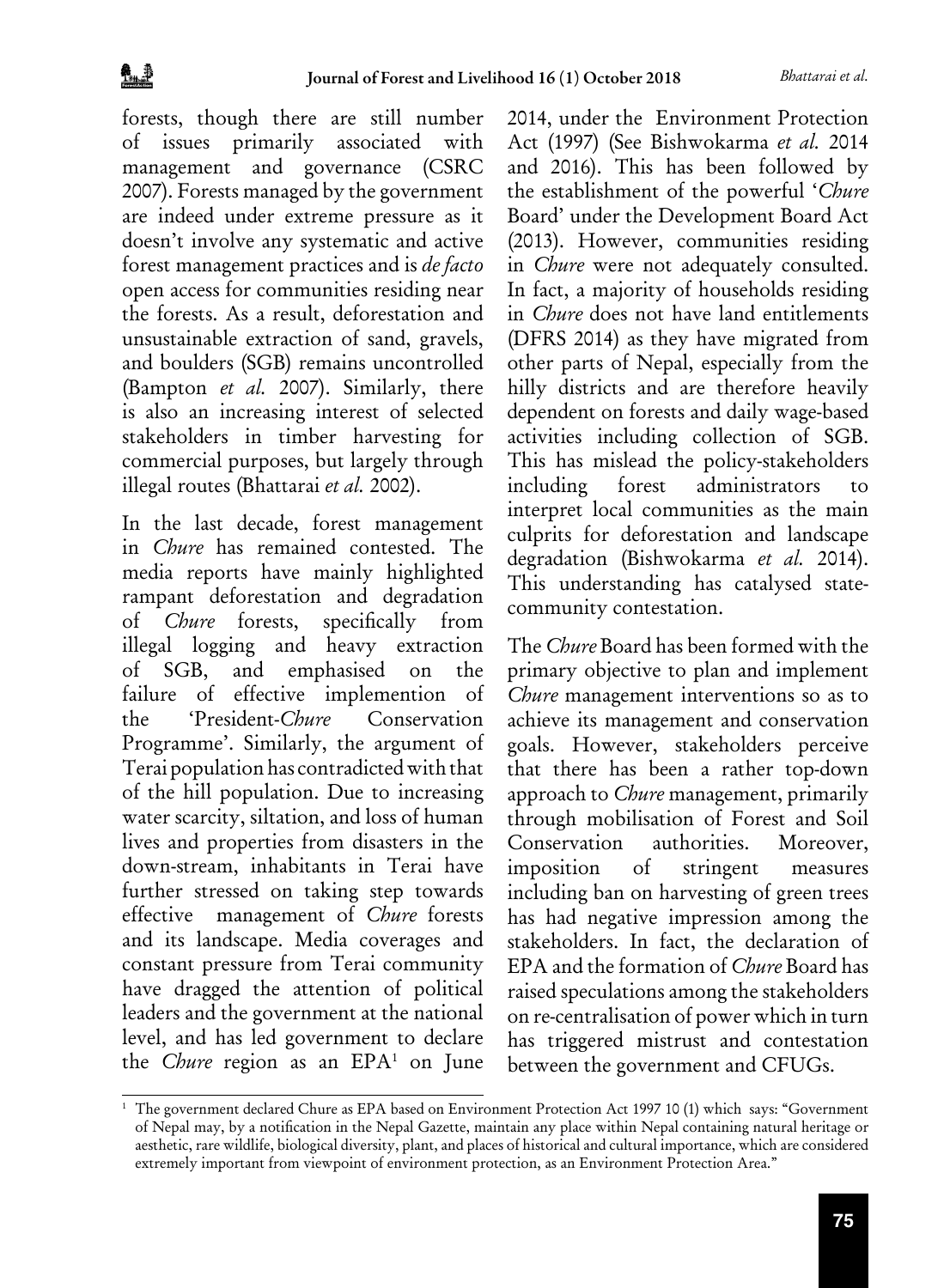# **STAKEHOLDERS, PERCEPTION AND INTEREST ON CHURE MANAGEMENT**

#### **Major Stakeholders and Role in Chure Management**

The *Chure* region is politically dynamic mainly due to the fact that there are a range of stakeholders, with varied interest and roles involved (table 1). The government is mainly developing and enforcing policies for *Chure* forests and landscape management. Besides, it also grants permission to extract SGB though there are divergent views across the

Table 1: Major Stakeholders and Role on Chure Management

| Major<br>stakeholders                             | Major role on Chure<br>management                                                                    |
|---------------------------------------------------|------------------------------------------------------------------------------------------------------|
| Government                                        | Policy development and<br>enforcement; provide<br>license and approval for<br>SGB extraction         |
| Donors                                            | Technical assistance and<br>funding                                                                  |
| Forests user<br>based federations<br>and networks | Represent local users and<br>advocacy for their rights;<br>engage on policy process                  |
| Other CSOs                                        | Work with the<br>government, federations,<br>and local users to<br>contribute on their<br>activities |
| Political parties/<br>leaders                     | Engage on policy<br>process; solidarity on<br>advocacy                                               |
| Local<br>communities                              | Conserve, manage and<br>utilise Chure forests<br>resources abiding<br>policies                       |
| Private sectors                                   | Invest and extract<br>resources such as timber,<br>and SGB                                           |

different Ministries. For instance, Ministry of Forest and Soil Conservation (now Ministry of Forest and Environment), and Ministry of Finance were at odds on the decision to allow extraction of boulders, sand and stones from *Chure* in 2015. While the District Forest Office (DFO) provides permission for timber extraction, different forest user-based federations and networks representing local communities, broadly advocate for users' right. Similarly, donor agencies provide fund and technical support to the government on various initiations while the CSOs contribute to both government initiatives and local people's welfare while working with the federations and local communities. In addition, the major political parties and their leaders engage on both policy process and advocacy for community rights pertinent to the issues of *Chure*. Among others, local communities of *Chure* have an important stake as they remain at the fore-front in conservation, management, and utilisation of forest resources. The private sector, though not directly engaged in the management of *Chure*, is an equally influential stakeholder as it involves timber and SGB extraction, which is understood to be the main factor of *Chure* degradation.

### **Stakeholders' Response on EPA Declaration**

The government decision to declare *Chure* landscape as an EPA has clearly divided stakeholders into two groups: one opposing the government's decision and the other supporting it (table 2). The rightbased stakeholders led by the FECOFUN have shown their outright disagreement on the government decision and decided to protest against it. Various stakeholders, mostly advocating for community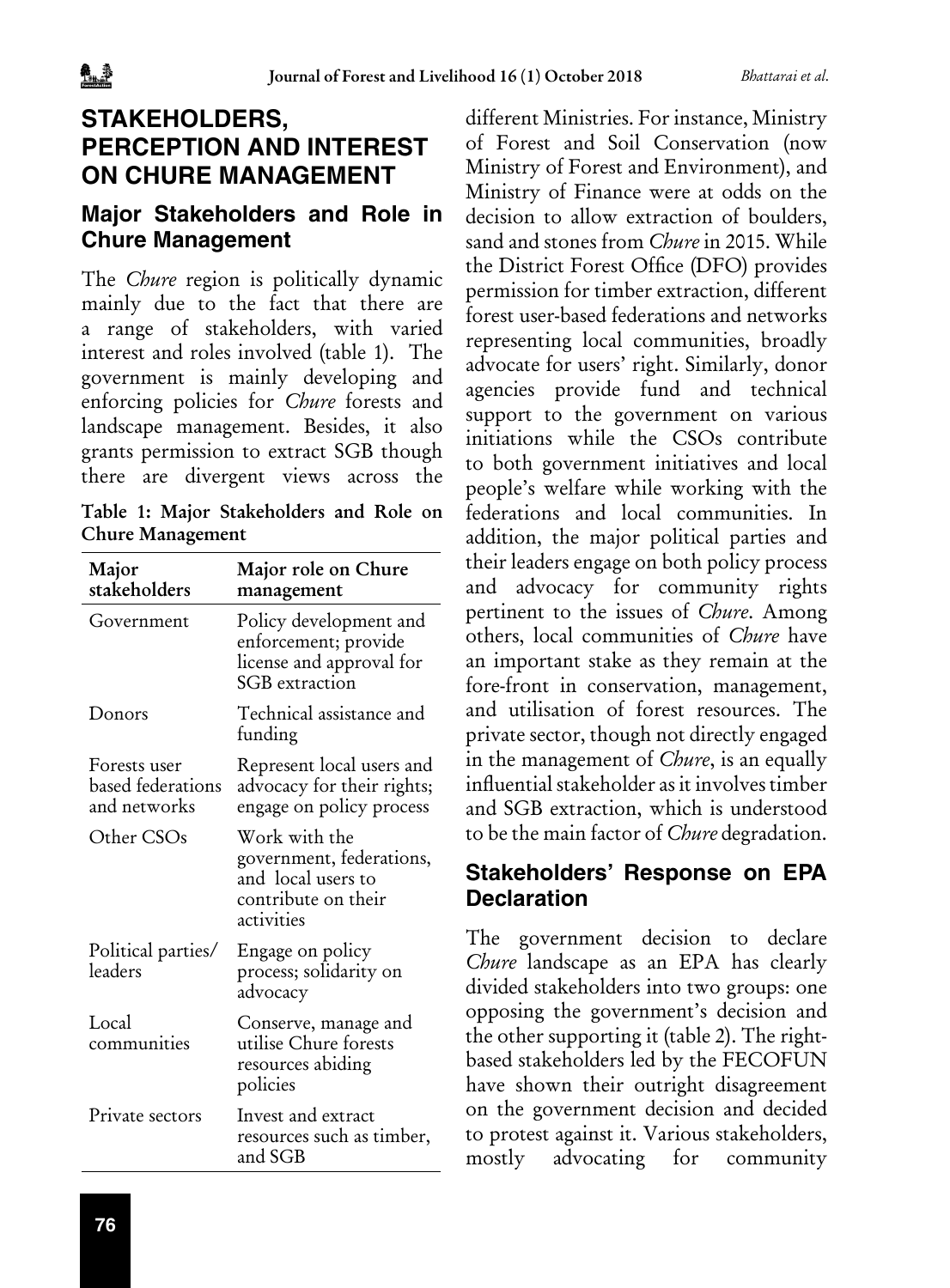rights on forest resources, have united and staged series of protest events such as rally at district and national level, and held several interactive workshops, not only as a strategy to pressurise the government but also to communicate on potential consequences of those decisions on community rights. A central member of FECOFUN expressed his concern on *Chure* in the following way;

*The governments' decision to declare Chure as an Environmental Protection Area without proper consultation with local communities and other stakeholders has shown its interest to re-centralise power to the government. This decision does not solve the Chure problem, instead curtails the community right over forest resources.* 

#### Box 1: Changes on CF Operational Plan in Chure after EPA

- • Divided forest area into blocks specifically based on 'hot spots' for biodiversity conservation,
- • Suspended annual allowable cut (AAC),
- Followed the concept of 'limited use zone' and 'physical rotation'; no green felling; no harvest for commercial purpose.

| Geographic<br>location $(A)$                                                                                                                                                                                                                             | Major                                                                                                                                                                                                                                                                                                                                                                                                                       | Perceived consequences (C)                                                                                                                                                                                                                                                                                                                                                                              |                                                                                                                                                                                                                                                                                                                                                                           |
|----------------------------------------------------------------------------------------------------------------------------------------------------------------------------------------------------------------------------------------------------------|-----------------------------------------------------------------------------------------------------------------------------------------------------------------------------------------------------------------------------------------------------------------------------------------------------------------------------------------------------------------------------------------------------------------------------|---------------------------------------------------------------------------------------------------------------------------------------------------------------------------------------------------------------------------------------------------------------------------------------------------------------------------------------------------------------------------------------------------------|---------------------------------------------------------------------------------------------------------------------------------------------------------------------------------------------------------------------------------------------------------------------------------------------------------------------------------------------------------------------------|
|                                                                                                                                                                                                                                                          | Stakeholders (B)                                                                                                                                                                                                                                                                                                                                                                                                            | Stakeholder supporting<br>decision                                                                                                                                                                                                                                                                                                                                                                      | Stakeholder opposing<br>decision                                                                                                                                                                                                                                                                                                                                          |
| • Extending<br>from East to<br>West covering<br>12.8 per cent<br>of the total<br>area of the<br>country<br>Fragile<br>landscape but<br>hotspot for<br>biodiversity<br>Source of<br>revenue<br>mainly from<br>quarrying<br>stone,<br>boulder, and<br>sand | • National<br>Government<br>/Relevant<br><b>Ministries</b><br>Political Parties/<br>$\bullet$<br>leaders<br>Federation of<br><b>Forest Users</b><br>Political ideology<br>$\bullet$<br>based unions of<br>techno-bureaucrats<br>Different CSOs<br>$\bullet$<br><b>Local Forests</b><br>$\bullet$<br>Users (CF,<br>CFM, etc.)<br>Local government<br>$\bullet$<br>Down-stream<br>$\bullet$<br>communities<br>Private sectors | • Reduce forest and<br>landscape degradation<br>Regains overarching<br>$\bullet$<br>management power<br>No compromise on<br>$\bullet$<br>local users' right<br>Addresses public<br>interest in the down-<br>stream<br>Contributes to<br>maintain and/or<br>expand institutional/<br>political legacy at<br>national and down-<br>stream<br>Reduces hazards and<br>hence loss of lives and<br>properties | Doesn't contribute<br>$\bullet$<br>to address the real<br>problem of Chure<br>Curtails users' right<br>$\bullet$<br>and access to forest<br>resources<br>Loses institutional<br>$\bullet$<br>legacy in the region<br>and national level<br>Negative impacts<br>on local livelihood<br>Establishes<br>$\bullet$<br>negative role of<br>local users on<br>Chure degradation |

| Table 2: EPA Declaration and Three Elements of Conflict in Chure Forest Management |  |  |
|------------------------------------------------------------------------------------|--|--|
|------------------------------------------------------------------------------------|--|--|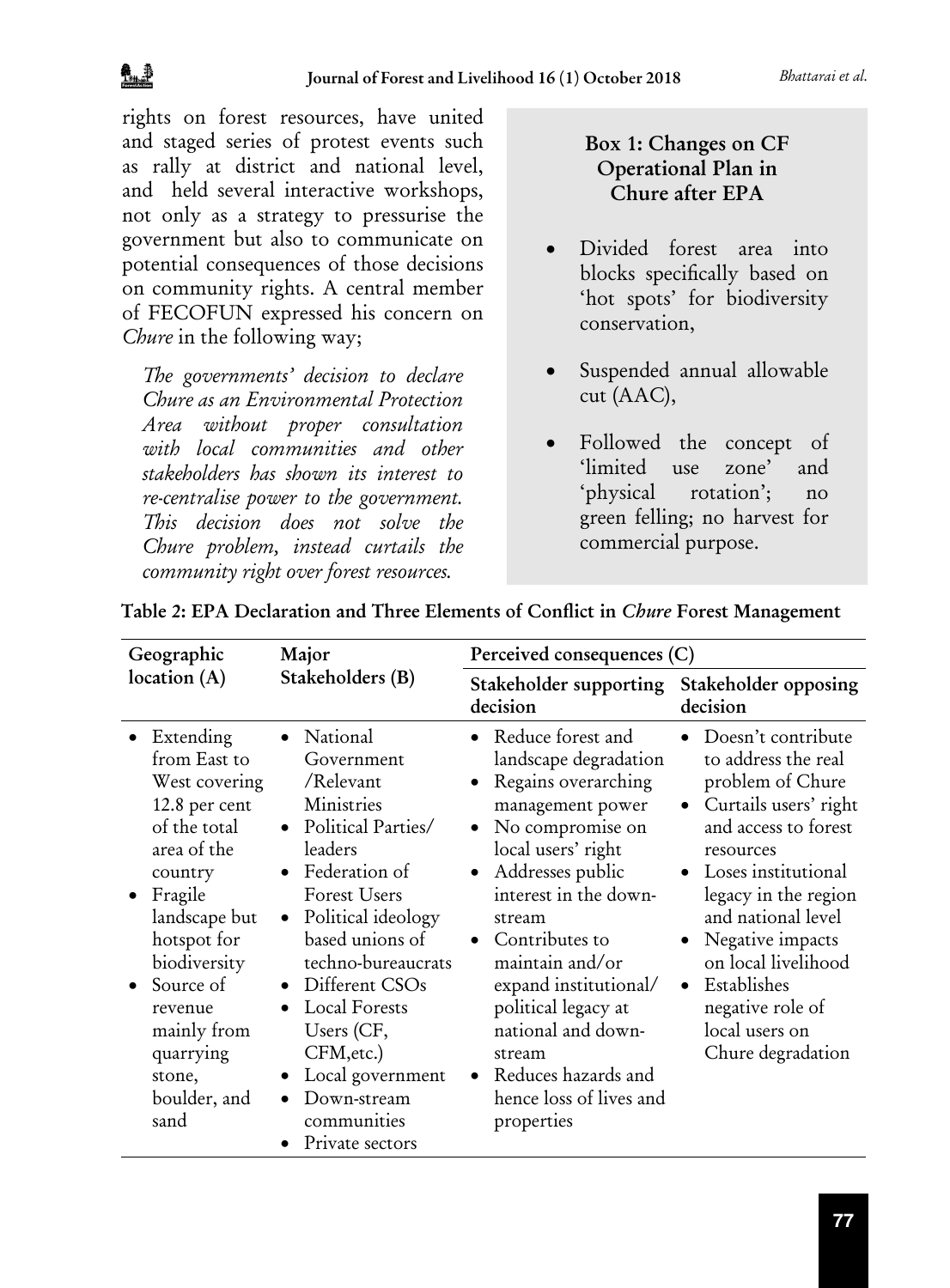#### **EPA Declaration and Stakeholders' Interest: Opposing Consortium**

The stakeholders who are against the decision of the government have three differing perceptions against the EPA declaration. First, the *Chure* decision curtails community rights over forest resources. The local communities are comparatively independent to make their decision on forest conservation, management, and utilisation through CFUG as per the provision of Forest Act 1993 and Forest Regulations 1995. Forest management through CF has been successful and has demonstrated in various accounts. However, right-based stakeholders are skeptical about the government's intention on re-possessing forests as Protected Areas that have already been handed over to the local communities. Moreover, stakeholders are cynical on limiting community rights and imposition of protection-centric provisions through declaration of EPA. One of the members of the opposing stakeholders' ally expressed;

*We definitely support the initiatives of Chure conservation. However, the role and effort of local communities have to be well-recognised, ensuring their livelihood options and right to forests resources*

The *Chure* forests and landscape management activities so far under the supervision of *Chure* Board have demonstrated that decentralisation of forests management under CF limits their rights. Hence, the local communities have experienced curtailment of their rights over forests as explained by a CFUG leader in Chitwan;

*We have felt that CFUGs are not as autonomous as before [the declaration of EPA] to make their decision on forests management and utilisation. We are told to ban harvesting of green trees as per our operational plan and implement conservation related activities only. It clarifies that we will not be able to plan and implement scientific forests management activities in our CF.*

Second, the stakeholders perceive that the declaration of EPA that has limited community rights over forest resources is an outcome of mis-understanding of *Chure* issues. One of the major issues pertinent to *Chure* degradation is the uncontrolled use of heavy equipments for quarrying of SGB. It has catalysed natural hazards such as flooding, siltation and landslide, infrastructure damage and loss of human lives and properties within the region and down-stream. The government issues permit to private sectors for quarrying SGB, however the blame for uncontrolled quarrying is rather directed to local communities. The agitating stakeholders, hence, argue that the government decisions are less likely to address the actual problems as stated by a member of a CSO;

*The major reason of Chure degradation is uncontrolled quarrying of sand, stone, and gravel using heavy bulldozers. The government provides the permit and contracts out to private parties. Local people simply work for daily-wages. Instead of blaming local communities, the government should stop providing permission to quarry using bulldozers.* 

Third, the stakeholders perceive that the declaration of EPA potentially (de) limits the scope of community based organisations (CBOs) and role of CSOs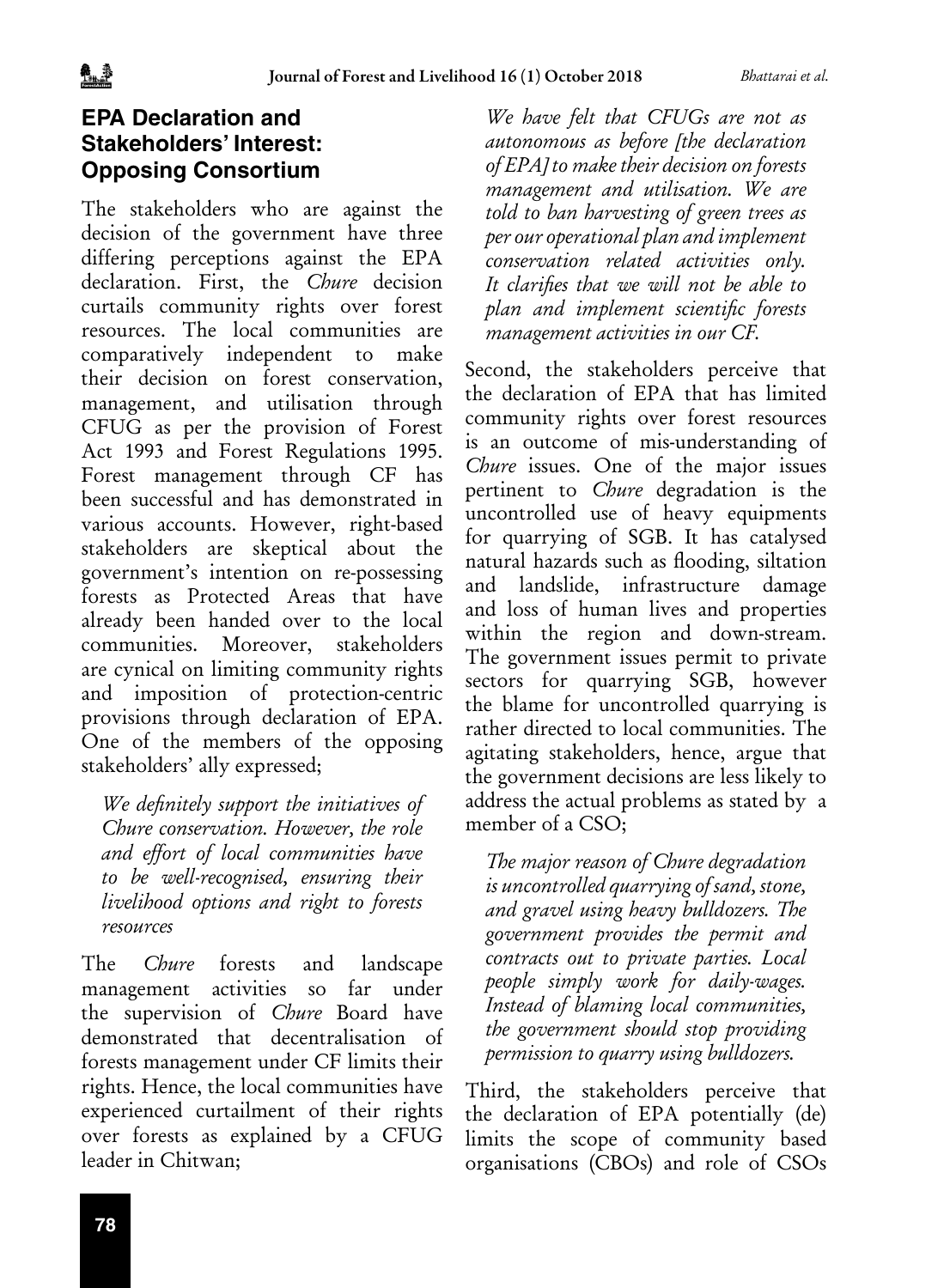in terms of access and control over the resources. Most of the criticism comes from the right-based CSOs who are advocating for community rights over forest resources, specifically through CFs. There are thousands of CFUGs in *Chure* region who are members of their network. After the declaration of EPA, those CFUGs keep questioning the role of their network. This may compromise the stake of maintaining existing institutional legacy for those right-based federations and network, as expressed by a forestry expert during a consultation meeting in Kathmandu.

*CFUGs will definitely be holding its network/federation to account while compromising the community rights over forests resources because of the EPA declaration. It will definitely put more pressure and risk of compromising its existing institutional legacy. Potentially, it has also compelled rightbased organisations to unite against the government decision [to declare Chure as an EPA]*

#### **EPA Declaration and Stakeholders' Interest: Supporting Consortium**

Despite the rejection of the government's decision by some stakeholders, others considered it to be a milestone in terms of addressing issues around *Chure* forests and landscape management. The members of CSOs and stakeholders who are basically located in the southern part of the *Chure* region, working with the government agencies and/or working with experts, have appeared to be supporting the government decisions. Though, the ones in the favor of government decision were less active than those opposing it, they also have shown their stance

through press releases, and interaction during events organised by themselves and the government. Moreover, these stakeholders have been utilising means of social networks including Facebook to express their solidarity and communicate their stance.

The stakeholders supporting the government decision have multiple interests in the declaration of *Chure* forests as an EPA. They primarily hold three different perceptions. First, they state that the declaration of EPA and formulation of *Chure* Board will control the degradation of *Chure* landscape. The powerful *Chure* Board is responsible for planning and implementation of *Chure* conservation and management activities, mainly coordinating different government agencies within the Ministry of Forests and Environment (MoFE) as stated on its website;

*As the work of Chure conservation is related with multi facets, multisectoral, and multi-stakeholders, to run it in a coordinated and effective way the Nepal government enacted President Chure-Terai Madhesh Conservation Development Board (Formation) Order 20712 .*

Second, some bureaucrats perceived that they should have more power to plan and implement conservation and management activities to control degradation. The decision, hence could rejuvenate the bureaucratic power on *Chure* forest management. However, in response to agitating stakeholders, the *Chure* board has promised to guarantee collaborative implementation for conservation activities with local communities and relevant stakeholders as stated by a member of the *Chure* board;

2 http://chureboard.gov.np/en/?p=10, accessed on 11 March, 2018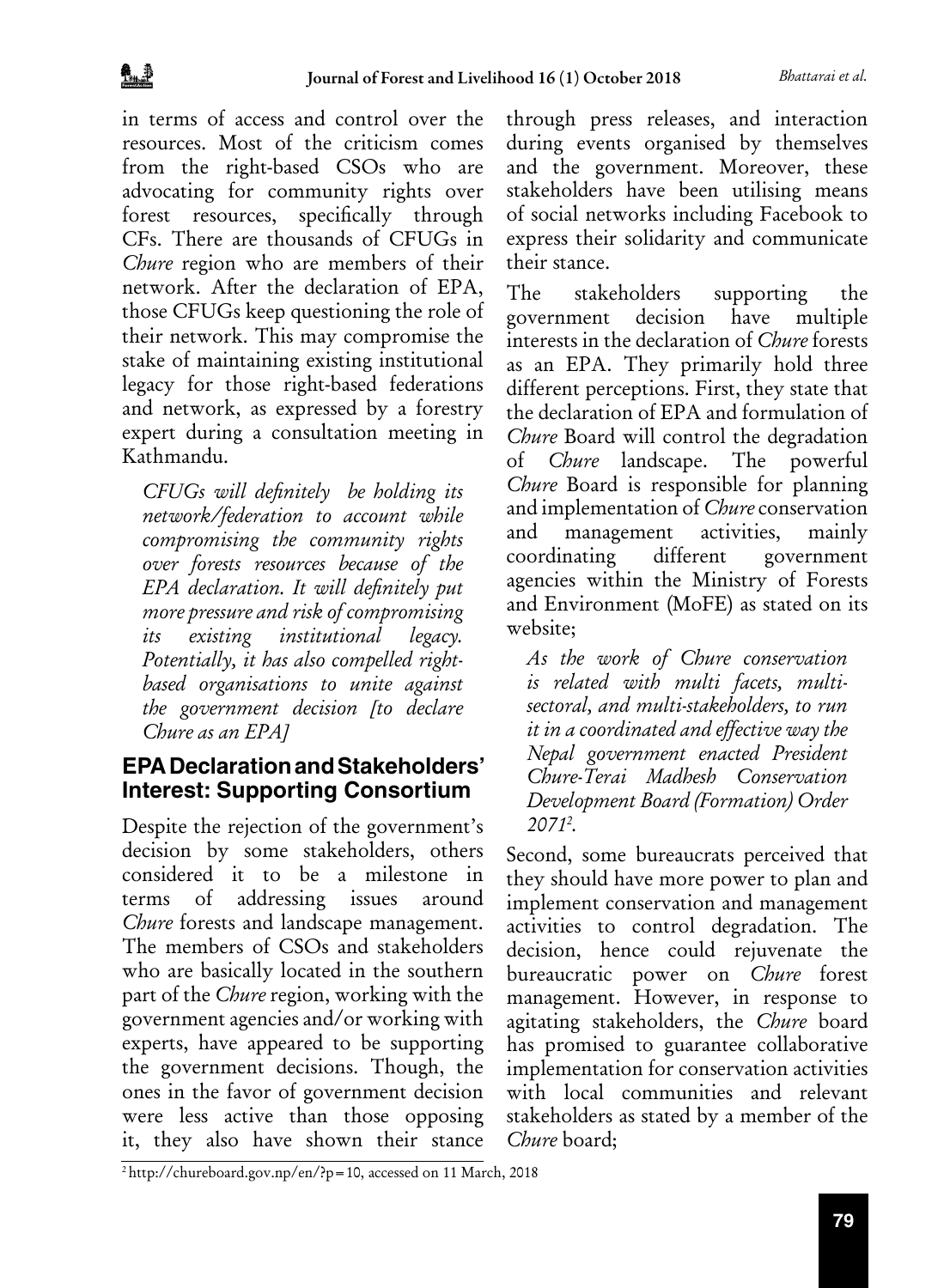*Chure degradation is a widely accepted issue and hence needs proper and planned conservation and management interventions. However, we are committed to ensuring existing community rights over forest resources. We also would like to ensure to collaborate with local communities to implement all conservation activities in Chure, which we have been doing after formation of the [President Chure-TeraiMadhesh Conservation Development Board] board.*

The government has attempted to ensure agitating stakeholders to have community rights and employ participatory approach. This promise was communicated to communities through a number of press releases, notices, and expression of commitment in various public events.

Third, some stakeholders have anticipated to extend their institutional and political legacy at the national level and in the down-stream communities. Some political leaders perceived that the government decision would potentially contribute to reduce *Chure* degradation so as to address different impacts in the down-stream, including water scarcity and loss of lives and properties from natural disaster. They anticipate that it will strategically contribute to maintain political legacy in the down-stream. However, some community users network, mostly based in the down-stream, have perceived that they could potentially expand their institutional legacy and policy process at national level after supporting the government decision. A central member of the association of Collaborative Forests opined;

*We welcomed and supported the government decision as it will support conservation and sustainable management of Chure, Terai, and Madesh. This effort will give an opportunity to the down-stream community to take part in conservation activities so as to conserve their productive land of Terai.* 

Stakeholders have been arguing that the government decision manifests a top-down approach to policy intervention despite experiencing failure of such practices in the past. It is essentially informed by the biophysical aspects of *Chure* degradation despite association of other socioeconomic elements which triggered the government and local actors contestation, especially CFUGs (Bishwokarma *et al.* 2014). Addressing the biophysical aspect is undoubtedly important, but needs to respect the social construction of the upstream and down-stream communities as one former forest official stressed;

*There is a need for an innovative framework on participatory natural resource management in Chure. The participatory resource management approach at watershed level could be an option which could link people in the up-stream and down-stream.*

## **CONTINUED CONTESTATION AND POWER RELATION**

Contestation over *Chure* has been followed by rejection of the decisions made at various periods. Some of the stakeholders, specifically those opposing EPA declaration, have challenged and questioned the state's efforts and achievements on conservation despite huge financial investment in the *Chure* forest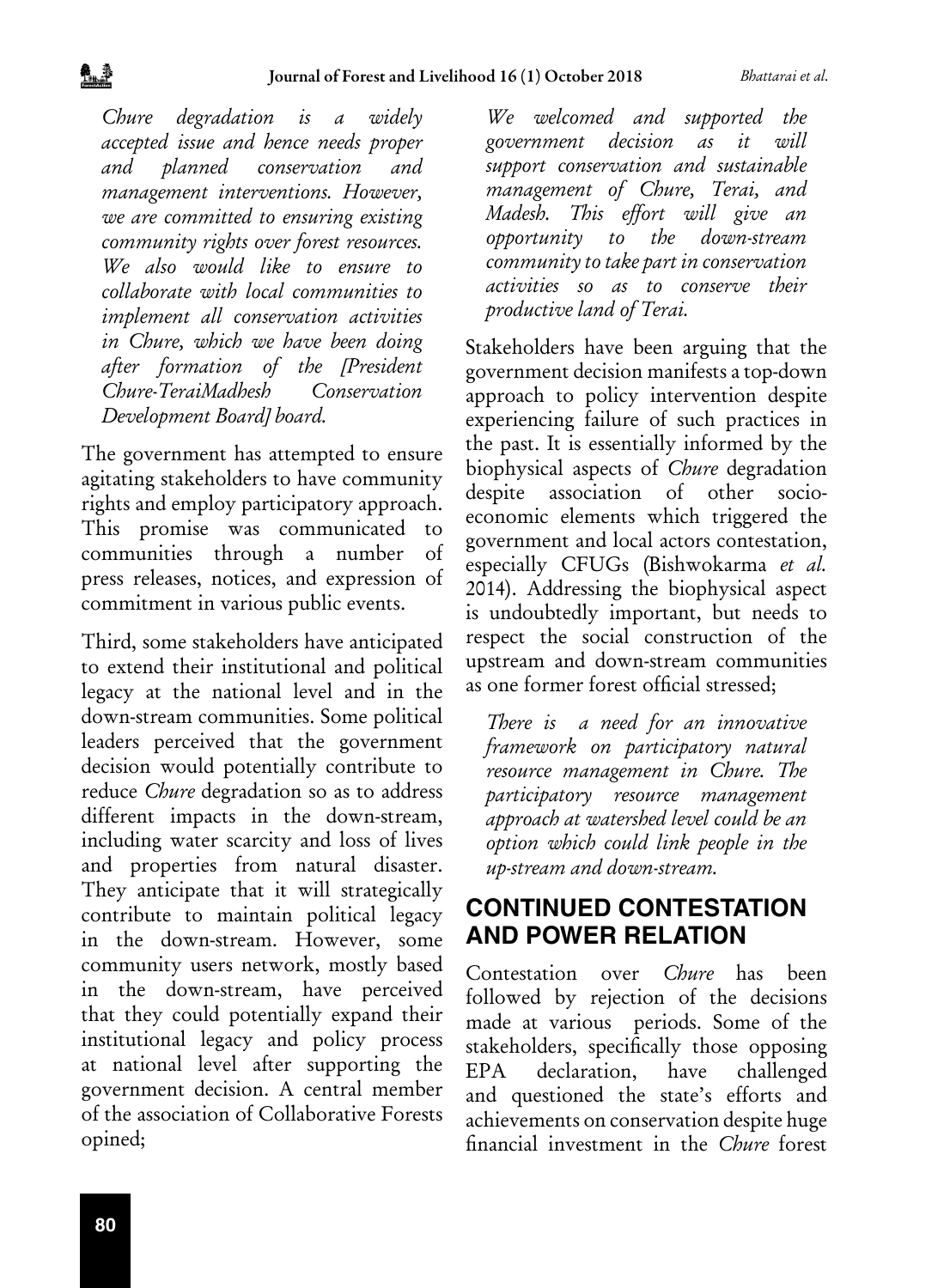and landscape conservation. Despite wider acceptance on the urgent need for intervention in *Chure* conservation, the government's decision to declare the *Chure* region as an EPA has broadly divided stakeholders. However, the observation oppoising reveals that the actors within those two opposing groups have clear interests of strengthening their power-relation. As Bourdieu (1985) argues, actors in the social world attempt to create their comfortable space based on their principles of differentiations. Therefore, stakeholders in *Chure* have responded to the government's decision by hoping to maintain their power-relation (Figure 2).

The stakeholders mostly agree that the government decision was enacted without adequate consultation. Clear division of those stakeholders has been seen, primarily anticipating to balance the power-relation among them. The government itself has arguably made the decision using its hegemonic3 power even without proper consultation with the local communities and stakeholders – the frontline and most impacting stakeholders. It clearly intends to maintain the power-relation in the forestry sector and beyond, through three objectives as an outcome of the decision. First, the government intends to address the pressure from down-stream population to initiate urgent action to control *Chure* degradation. Second, it planned to create a national entity so that it can address the issues and challenges of Chure. Third, it was expected to reduce the degradation through overarching planning and management. Moreover, the decision somehow is driven by the aim to maintain authority by imposing the EPA.



Figure 2: Stakeholders and Power-Relation Network in Chure Region

<sup>&</sup>lt;sup>3</sup>The term 'hegemony' used in this article as 'process dominance while making decision on Chure conservation'. It is based on the 'theory of hagemoney' (Bates 1975).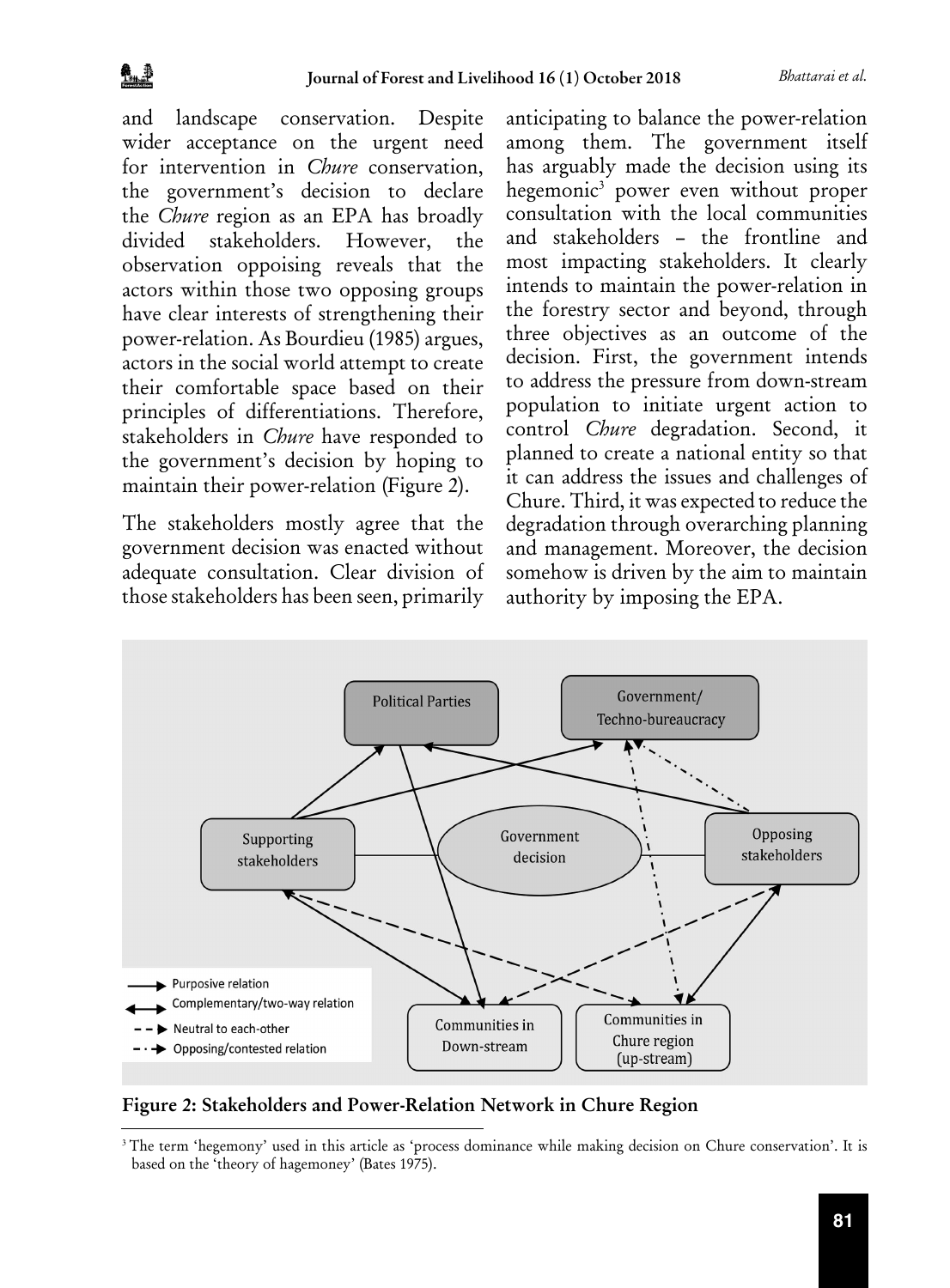A majority of the opposing stakeholders intend to maintain the power-relation at policy level through continuing and strengthening relations with local communities as well as opposing political parties. Most of the opposing stakeholders led by FECOFUN are the federations and networks. The strength and power of such stakeholders is strategically demonstrated through protest-rallies, as stated by a participant during a consultation meeting (19 November 2017);

*We have mobilised thousands of local people to protest against the government decision in Chure. We do have the ability to mobilise even more people and will continue to do so until the government comes to consensus.*

Additionally, the nature of contest of the FECOFUN led consortium is more community - centric, considering CF as the only option to address issues around *Chure*. The more forests area in *Chure* is handed over to local communities as CF or Collaborative Forest Management (CFM), the less area remains under the government management. The collective action and advocacy for community rights in *Chure* has strengthened power-relations with their members and has shown a strong presence at the policy level. Yet, the government decision has placed the state and communities as opposing actors in terms of their power-relation, considering the potential curtailing of community rights over forests resources.

In contrary, the stakeholders supporting government's decision also see an opportunity to take advantage of the heterogeneity within the ally members to improve and strengthen their

power-relation. They perceive that the government should make stringent decisions so that they could maintain their influence in *Chure*, as stated by a forest officer based in Bara;

*We need strong government decision and enforcement mechanism so that the law enforcement body could punish the people involved in [Chure] degradation. Government should have the right to make the Chure management decision rather than being influenced by so called advocacy organisations.*

Likewise, some of the ally members of both agitating groups have been echoing in support of, or opposite to, government decision in strengthening power-relation with certain political parties so as to establish their institutional legacy at the national as well as local level, mainly in the down - stream. Interestingly, the politicalideology based agitating groups have been following their respective political streams so that they could strengthen their nexus and power-relation. However, all ally members intend to maintain good relations with down-stream communities in order to strengthen their power-base.

Three years following the enforcement of the government's decision on *Chure*, contestations appear to have largely reduced, though certain level of misunderstanding among stakeholders still persists. Three years down the lane, *Chure* no longer remains a priority issue in the forestry sector, while other political agenda has dominated the discourse. A senior forest official at the Ministry of Forest and Environment (MoFE) stresses on new priorities in the changing context;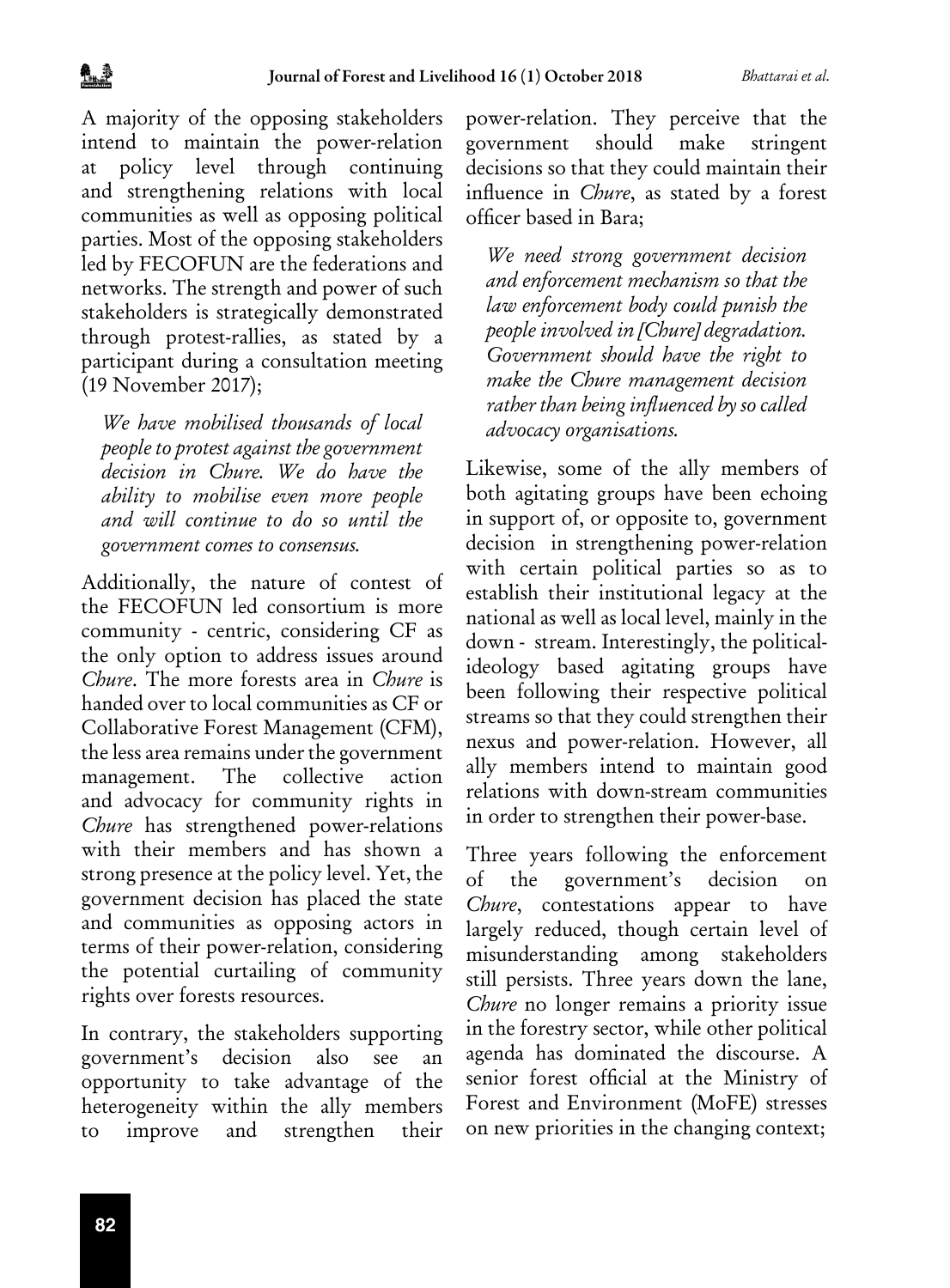*I believe, the [Chure] board is not relevant after the country enters into the federal system. Even if it remains, it should be restructured in such a way that could include different agitating stakeholders to resolve their issues and get cumulative effort on reducing the Chure degradation.*

With change in the power relations along with the newly elected governments at local, provincial, and central levels, the government will potentially have some changes in the power dynamics in *Chure* and contestations surrounding it. There are also strong voices in support of local communities and re-orientation of *Chure* where one of the Members of the Provincial Parliament expressed his strong commitment in providing maximum right to the communities and will continuously advocate for it.

# **FEDERALISATION AND RESOLUTION ON CHURE**

Contextualising the concept of Brown *et al.* (2017), contestation in *Chure* can be attributed to three major elements: geographical location, stakeholders, and perception on results. The first element remains static, with multiple level of bio-physical, cultural, and socioeconomic significance. Yet, efforts are still required to address issues raised by the stakeholders. Series of consultations at local and central levels regarding the potential options to resolve the ongoing state-community tensions reveal that interactive conflict management approach can help in balancing the powerrelations among stakeholders and can potentially create a win-win situation. A balanced power relation could be attained ensuring procedural justice to

stakeholders including local communities (Leach *et al.* 2010), primarily ensuring opportunities to meaningful participation of stakeholders on *Chure* management policy and implementation process. Indeed, the opposing stakeholders have been strongly demanding for participatory and transparent decision-making process rather than imposing a centralised approach to *Chure* management. Intensive participation and discussion among stakeholders would then contribute to understanding *Chure* degradation from multiple dimensions. It would bring transparency on the decision-making process and contribute to resolving the contestation.

Second, a customised management approach has to be identified based on learnings from failures of centralised state power practice and successful experiences of participatory approach. A blanket approach to *Chure* management may not be effective due to the fact that forest degradation is not only a result of a single factor. A 'watershed based approach' does not only link upstream and down-stream communities to collaborate and equally contribute to *Chure* management but also prioritises specific interventions engaging stakeholders. Among limited scholarly contributions, a few have also highlighted such interventions (for example see Singh 2012) in order to bring a synchronised response more efficiently.

Revision of the structure of *Chure* board in order to offer space for more actors would be another strategy in addressing the contested issue in the region. Due to the political nature of the *Chure* board, there always remains a question on engagement of stakeholders and communities beyond the political boundary. This has been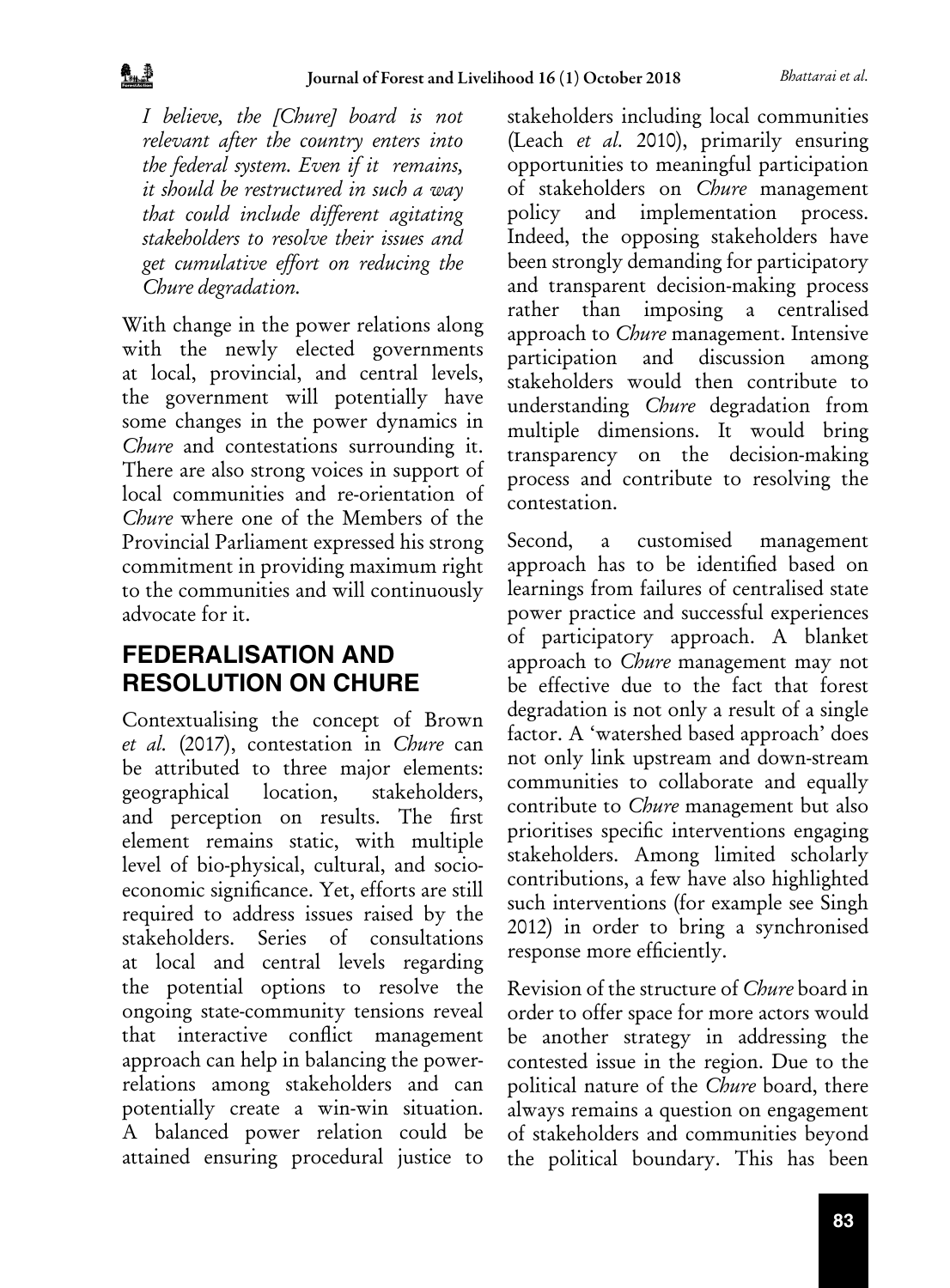widely criticised and raises questions on governance and inefficiency to achieving anticipated objectives of reversing degradation in *Chure*.

With the inception of federalist governance structure, the local government has been delegated with the power to prepare and implement local policies and plans. According to the Constitution of Nepal 2015, and Local Government Operation Act 2017, the local government can carry out activities involving local market management, environment protection and bio-diversity and protection of watersheds, wildlife, mines and minerals. Utilising these powers, local governments could fix the rates for sale and revenue of natural resources including SGB, and develop and implement local policies on environment protection and biodiversity conservation. This also implies that the role for management of *Chure* could be delegated to the local government. So, the newly elected governments, specifically at the local and provincial levels, could proactively play the role of local negotiators by establishing a strong and sustainable network between neighboring local governments. This would not only allow the engagement of all relevant stakeholders but would also introduce customised management initiatives such as 'watershed based management approach'.

Secondly, the newly elected members of the local governments have diverse experiences on natural resource management. Some were leading the advocacy campaign for community rights to local people as part of the 'opposing' ally. Likewise, some were supporting the EPA declaration. Their previous experiences could contribute to better understanding of the *Chure* issues from multiple dimensions and facilitate

conflict resolution process. The role of the local and federal governments will also be crucial in practicing a widely discussed and demanded bottom-up approach regarding planning and implementation. This is a good opportunity to build trust at community level and bridge the trust-gap between the State and local communities in management of *Chure* forests and landscape. However, there is always a risk of intralocal government conflicts regarding their respective divergent interests and decisions on resource management. Therefore, this calls for a careful engagement of and coordination among stakeholders in effective management of *Chure* region.

### **CONCLUSIONS**

This paper presents the significance of *Chure* landscape and stakeholder involvement on its management. Considering the ecological and geo-political significance, different stakeholders are interested to, and engage in, *Chure* management. There has been a wider consensus on the ongoing degradation of *Chure* forest and landscape and need for urgent priorities to control it. However, there are strong differences in terms of understanding the underlying causes of degradation as well as the potential solutions. The government decision to declare *Chure* as EPA is perceived as the manifestation of such differences and the crux of state-community contestation. We described ongoing contestation on *Chure* forests and landscape management based on three-elements of conflict approach, a) the locations of resources, b) stakeholders, and c) perceived consequences. Our analysis revealed that declaration of EPA has invited statecommunity contestation mainly due to differences on the perceived consequences.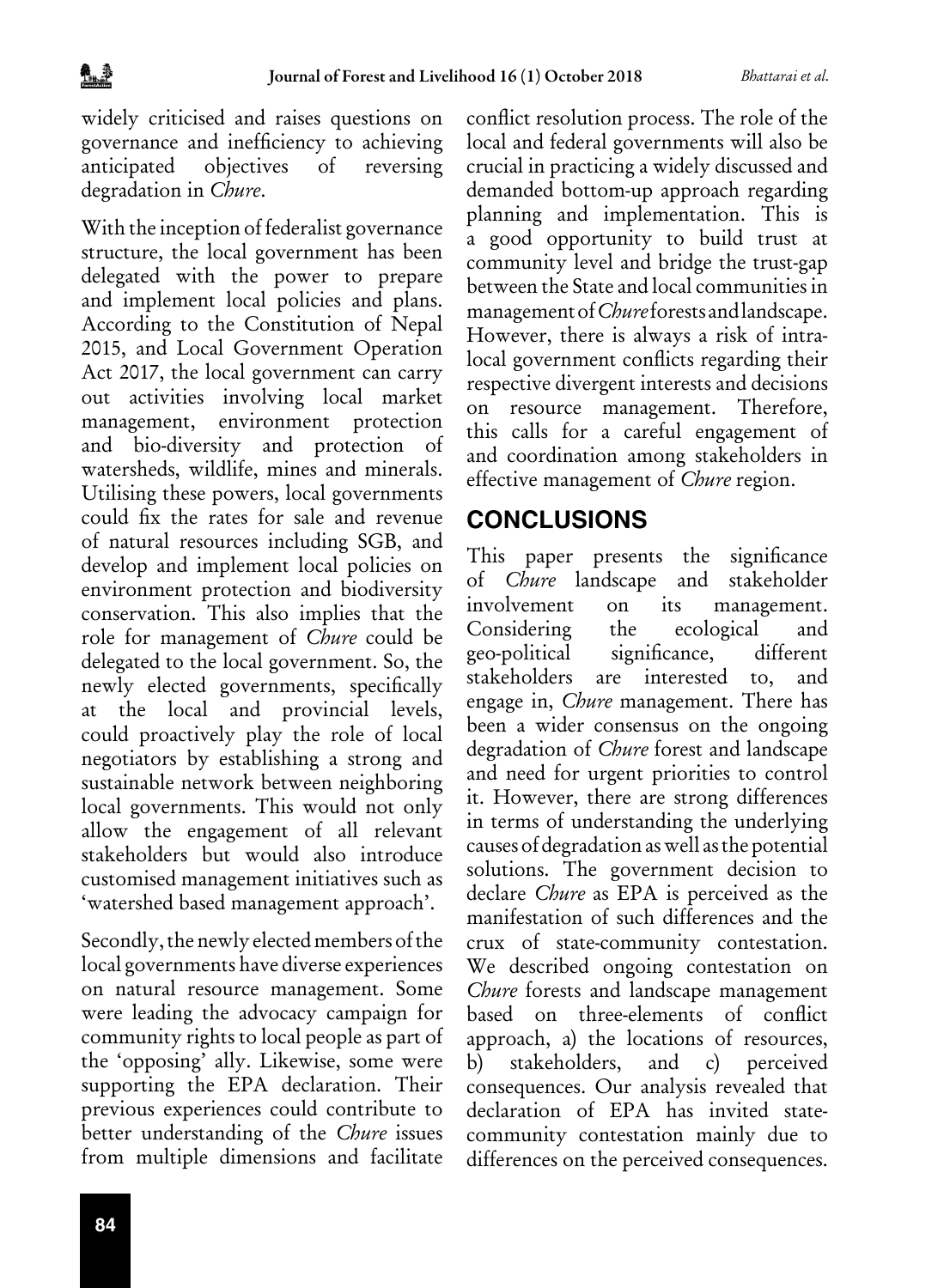The government decision on enacting EPA is mainly based on the biophysical aspects of *Chure*, yet, it doesn't take into account its socio-economic aspects. This has led to exclusion of some stakeholders in the decision-making process and is argued to have curtailed community rights over forests resources.

Contestation in *Chure* is fueled by polarised institutional and political interest of stakeholders. With differences in their opinion, the government's policy decision and opposing responses of the stakeholders are mostly aimed at strengthening their power-relations rather than solving the problem of *Chure* degradation. We argued that the existing contestation will not be resolved without ensuring CFUGs' rights, enhancing community' access to forests resources, and balancing power relations among stakeholders. Four different options could potentially contribute to the resolution of contestation in *Chure*. First, the power-relation could be ensured on *Chure* management through procedural justice offering opportunities of participation to all stakeholders including citizens' associations as well as ensuring transparency in decision-making. Second, up-stream and down-stream linkage could be established introducing special approach of resource management such as 'watershed-based management'. Third, the recently elected local and provincial governments could play an active role in negotiating with the conflicting parties and come to a consensus. Finally, revisiting role of the *Chure* Board on both policy formulation and implementation could offer a balanced power relation among stakeholders. A more unwavering and inclusive *Chure* Board could offer

procedural justice to stakeholders and hence lead to resolve the ongoing contestations.

### **ACKNOWLEDGEMENT**

We would like to acknowledge number of stakeholders and local community forest users in Bara and Chitwan districts for offering their time and providing information.We are thankful to the peer reviewers and the editorial team of the Journal of Forest and Livelihood for their continuous support.

#### **REFERENCES**

- Andersson, K.P. and Ostrom, E. 2008. Analyzing Decentralized Resource Regimes from a Polycentric Perspective. *Policy Sciences*, 41(1): 71–93.
- Bampton, J.F.R., Ebregt, A. and Banjade, M.R. 2007. Collaborative Forest Management in Nepal's Terai: Policy, Practice and Contestation. *Journal of Forest and Livelihood,* 6(2): 30-43.
- Banjade, M.R. 2012. Discourse and Discursive Parctices over Timber in Nepal. *Journal of Forests and Livelihood, 10*(1): 58-73.
- Bates, T.R. 1975. Gramsci and the Theory of Hegemony. Journal of the History of Ideas, 36 (2): 351-366.
- Bhattarai, K., Conway, D. and Shrestha, N.R. 2002.The Vacillating Evolution of Forestry Policy in Nepal: Historically Manipulated, Internally Mismanaged. *International Development Planning Review*, 34: 315-338.
- Bishwokarma, D., Thing, S.J. and Paudel, N.S. 2016. Political Ecology of the *Chure* Region in Nepal. *Journal of Forest and Livelihood*, 14(1): 84-96.
- Bishwokarma, D., Paudel, N.S. and Thing, S.J. 2014. Policy-Practice Gap on *Chure* Management: Analysis of *Chure* Policy Implications on Community Right on Forest Resources. Right and Resources Initiatives (RRI) and ForestAction Nepal, Kathmandu, Nepal.